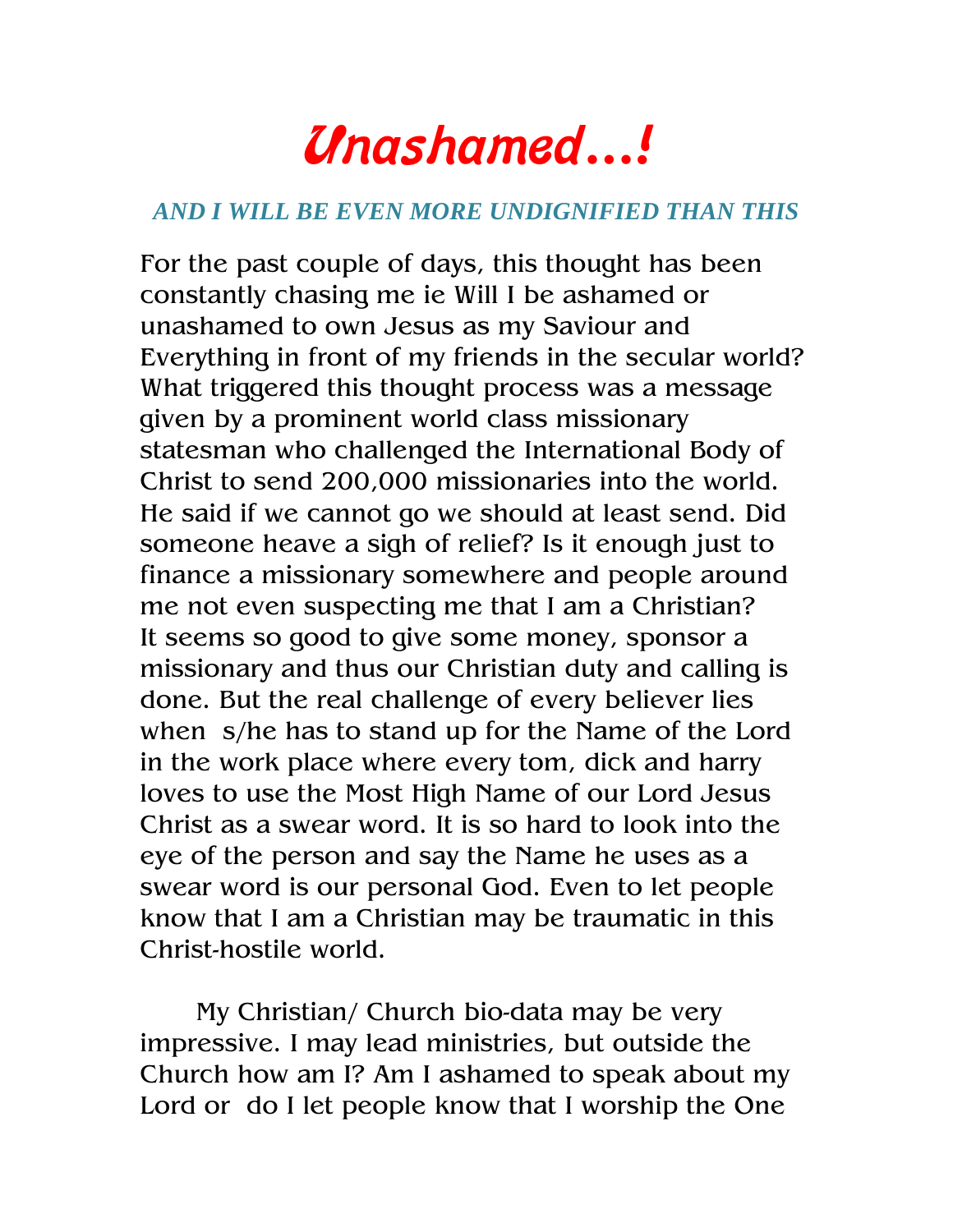True God, no matter what jokes are cracked about that?

Personally this is one of my worst fears, that becoming so contented and complacent with the ministries inside Church, I just play along with the majority in my work place. This I also feel is a great challenge to everyone, be it a student, teacher, employee, boss, team leader, manager…. I also often pray that I should never hide my identity as a Christian because it is looked down upon. We like to send someone as missionaries to some unreached country with the money God has given us, but how am I standing for the Lord in my unbelieving work place is the hardest challenge. I speak from experience. I have spoken the gospel with such ease to strangers and to those inside the church, but even to this day it is so hard for me to speak to my colleagues.

I am sure if you are in a highly secular work place you can so easily relate this experience with yours. I always constantly pray that as the Lord lifts me up in my job, I should somehow not push Him to the back ground saying, "Now I have arrived somewhere , it was all my hard work!" AT times the temptation can be really high.

When my mind starts mulling over such issues I always go back to the life of Daniel. He lived in worse conditions than us. He is working for a pagan government and that too in the royal palace,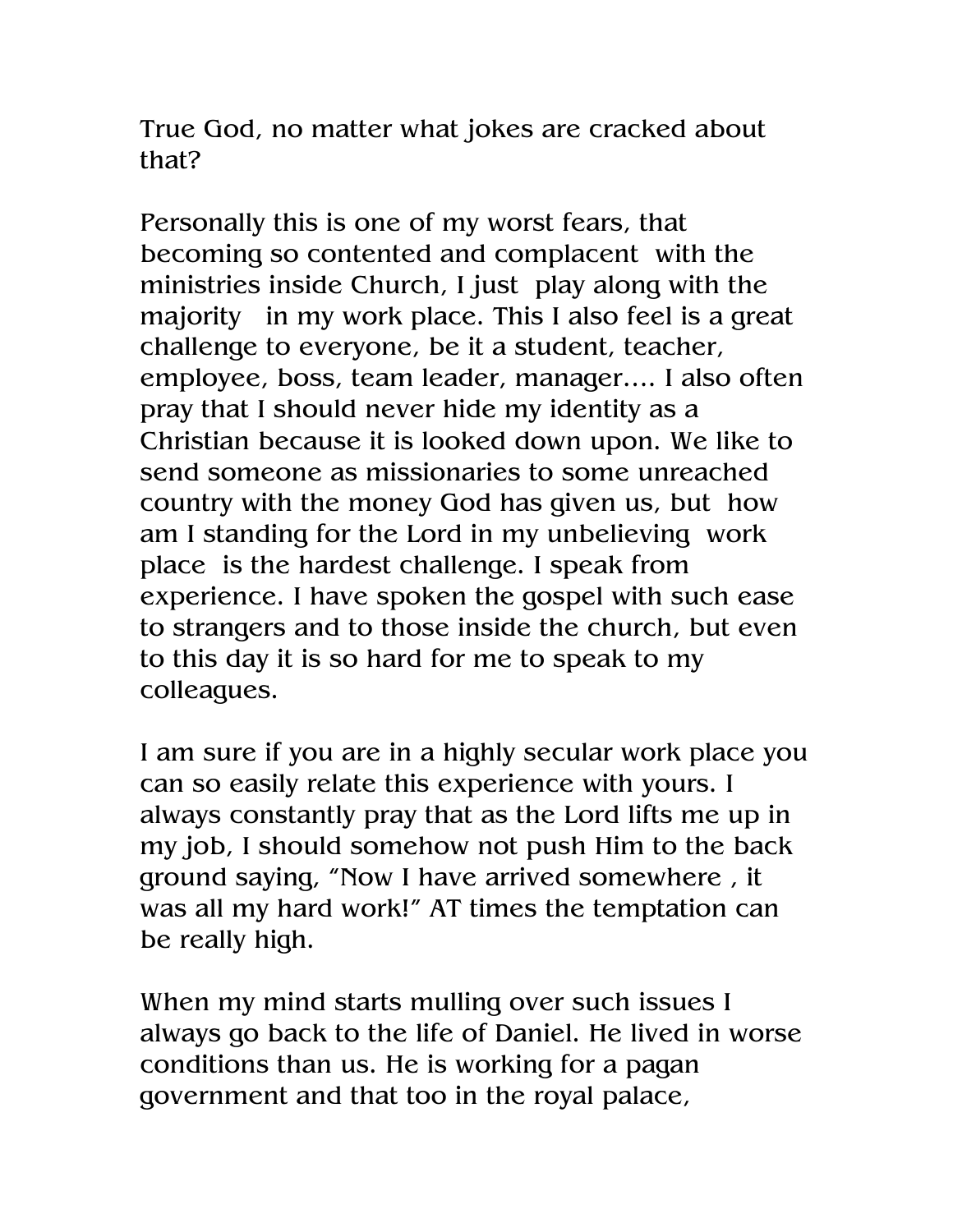something similar to Lok Sabha, yet Daniel opened his window towards Jerusalem , kneeled and prayed three times a day. Daniel did this in daylight and before the eyes of every person and so when jealous people wanted to eliminate Daniel the only possible way they could implicate him was in his unwavering unashamed worship.

Then these men said, "We shall not find any charge against this Daniel unless we find it against him concerning the law of his God." Daniel 6, 5. What a testimony!

Would I still be steadfast and faithful and do what I always do when my reputation or my job security or even my life is at stake?

The next concern is as my position keeps rising up in the upward mobility scale will I still put God first and give Him all the glory, honour and praise? Then I think of David who despite being the Magnificient King of the Golden age of Israel, danced like crazy before the ark of covenant entering Jerusalem. Even as his wife taunts him for his uncouth and common behaviour, David is least worried. All he could think of is his God who has brought Him this far. And even when his wife mocks him very derogatorily, he tells her, It was before the LORD who chose me instead of your father and all his house to appoint me ruler over the people of the LORD over Israel. Therefore I will play music before the LORD and I will be even more undignified than this and will be humble in my sight. 2 Samuel 6,21-22.